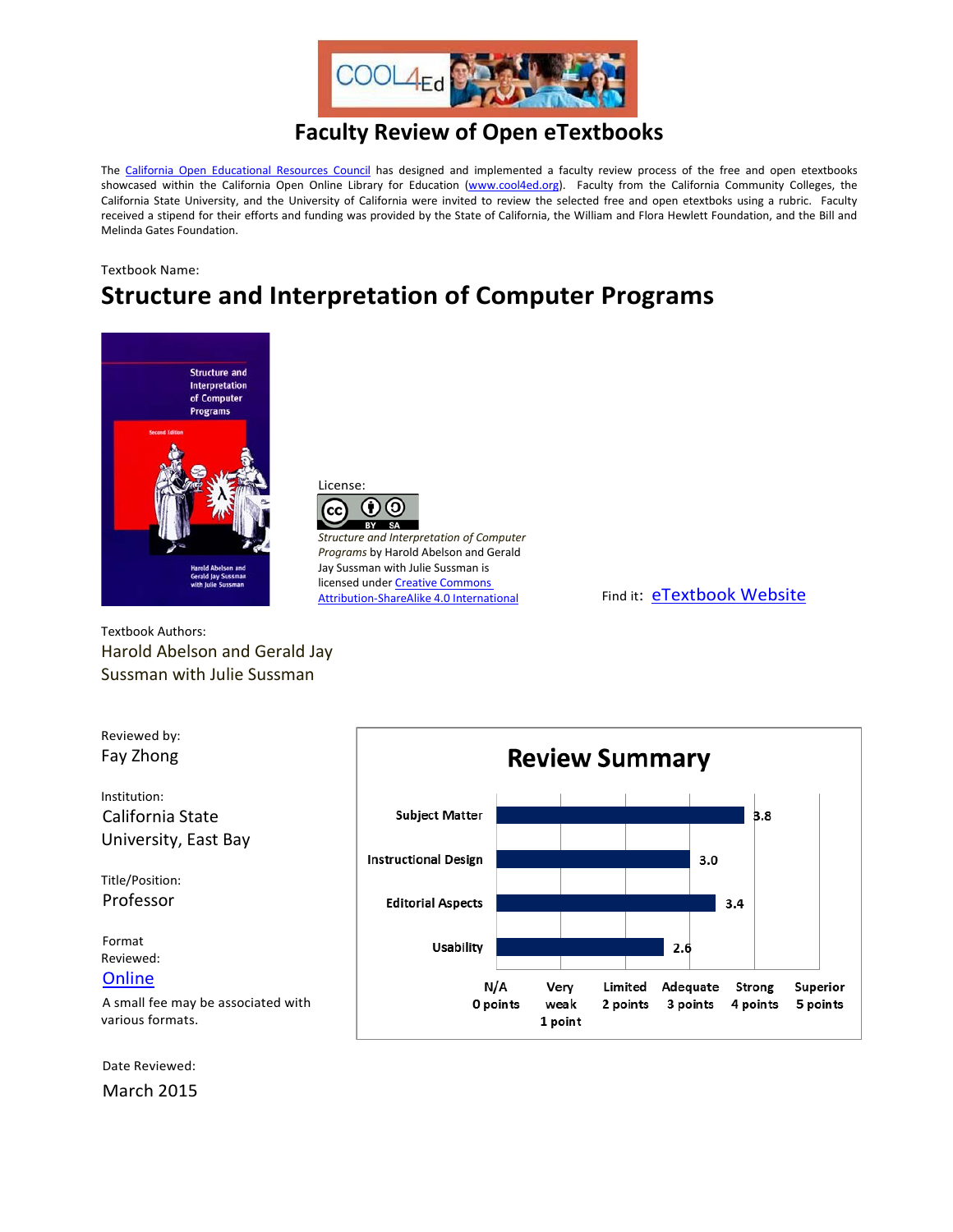### **California OER Council eTextbook Evaluation Rubric**

**[CA Course ID:](https://c-id.net/about.html) [COMP 122](https://c-id.net/descriptor_details.html?descriptor=341)**

| <b>Subject Matter (30 possible points)</b>                                                                                                                                                                                                                     | N/A<br>(0 <sub>pts</sub> ) | Very Weak<br>(1pt) | Limited<br>$(2 \text{ pts})$ | Adequate<br>(3pts) | Strong<br>$(4 \text{ pts})$ | Superior<br>$(5 \text{ pts})$ |
|----------------------------------------------------------------------------------------------------------------------------------------------------------------------------------------------------------------------------------------------------------------|----------------------------|--------------------|------------------------------|--------------------|-----------------------------|-------------------------------|
| Is the content accurate, error-free, and unbiased?                                                                                                                                                                                                             |                            |                    |                              |                    | x                           |                               |
| Does the text adequately cover the designated course<br>with a sufficient degree of depth and scope?                                                                                                                                                           |                            |                    |                              |                    | X                           |                               |
| Does the textbook use sufficient and relevant examples<br>to present its subject matter?                                                                                                                                                                       |                            |                    |                              |                    | X                           |                               |
| Does the textbook use a clear, consistent terminology to<br>present its subject matter?                                                                                                                                                                        |                            |                    |                              |                    | x                           |                               |
| Does the textbook reflect current knowledge of the<br>subject matter?                                                                                                                                                                                          |                            |                    |                              |                    | x                           |                               |
| Does the textbook present its subject matter in a<br>culturally sensitive manner? (e.g. Is the textbook free of<br>offensive and insensitive examples? Does it include<br>examples that are inclusive of a variety of races,<br>ethnicities, and backgrounds?) |                            |                    |                              | x                  |                             |                               |
| Total Points: 23 out of 30                                                                                                                                                                                                                                     |                            |                    |                              |                    |                             |                               |

Please provide comments on any aspect of the subject matter of this textbook:

| Instructional Design (35 possible points)                                                                                                                                 | N/A<br>$(0 \text{ pts})$ | <b>Very Weak</b><br>(1pt) | Limited<br>$(2 \text{ pts})$ | Adequate<br>(3pts) | <b>Strong</b><br>$(4 \text{ pts})$ | Superior<br>$(5 \text{ pts})$ |
|---------------------------------------------------------------------------------------------------------------------------------------------------------------------------|--------------------------|---------------------------|------------------------------|--------------------|------------------------------------|-------------------------------|
| Does the textbook present its subject materials at<br>appropriate reading levels for undergrad use?                                                                       |                          |                           |                              | х                  |                                    |                               |
| Does the textbook reflect a consideration of different<br>learning styles? (e.g. visual, textual?)                                                                        |                          |                           |                              |                    | х                                  |                               |
| Does the textbook present explicit learning outcomes<br>aligned with the course and curriculum?                                                                           |                          |                           |                              | x                  |                                    |                               |
| Is a coherent organization of the textbook evident to the<br>reader/student?                                                                                              |                          |                           |                              | x                  |                                    |                               |
| Does the textbook reflect best practices in the instruction<br>of the designated course?                                                                                  |                          |                           | X                            |                    |                                    |                               |
| Does the textbook contain sufficient effective ancillary<br>materials? (e.g. test banks, individual and/or group<br>activities or exercises, pedagogical apparatus, etc.) |                          |                           |                              |                    | x                                  |                               |
| Is the textbook searchable?                                                                                                                                               |                          |                           | x                            |                    |                                    |                               |

Total Points: 21 out of 35

Please provide comments on any aspect of the instructional design of this textbook:

| <b>Editorial Aspects (25 possible points)</b>                                                      | N/A<br>(0 <sub>pts</sub> ) | <b>Very Weak</b><br>(1pt) | Limited<br>$(2 \text{ pts})$ | Adequate<br>(3pts) | Strong<br>$(4 \text{ pts})$ | Superior<br>$(5 \text{ pts})$ |
|----------------------------------------------------------------------------------------------------|----------------------------|---------------------------|------------------------------|--------------------|-----------------------------|-------------------------------|
| Is the language of the textbook free of grammatical,<br>spelling, usage, and typographical errors? |                            |                           |                              |                    | x                           |                               |
| Is the textbook written in a clear, engaging style?                                                |                            |                           |                              | x                  |                             |                               |
| Does the textbook adhere to effective principles of                                                |                            |                           |                              |                    |                             |                               |
| design? (e.g. are pages latid0out and organized to be                                              |                            |                           |                              | x                  |                             |                               |
| clear and visually engaging and effective? Are colors,                                             |                            |                           |                              |                    |                             |                               |
| font, and typography consistent and unified?)                                                      |                            |                           |                              |                    |                             |                               |
| Does the textbook include conventional editorial                                                   |                            |                           |                              |                    |                             |                               |
| features? (e.g. a table of contents, glossary, citations and                                       |                            |                           |                              |                    | x                           |                               |
| further references)                                                                                |                            |                           |                              |                    |                             |                               |
| How effective are multimedia elements of the textbook?                                             |                            |                           |                              | x                  |                             |                               |
| (e.g. graphics, animations, audio)                                                                 |                            |                           |                              |                    |                             |                               |

Total Points: 17 out of 25

Please provide comments on any editorial aspect of this textbook.

| Usability (30 possible points)                                                                                                              |                     | <b>Very Weak</b> | Limited                | Adequate     | <b>Strong</b>     | Superior            |
|---------------------------------------------------------------------------------------------------------------------------------------------|---------------------|------------------|------------------------|--------------|-------------------|---------------------|
| Is the textbook compatible with standard and commonly<br>available hardware/software in college/university campus<br>student computer labs? | (0 <sub>pts</sub> ) | (1pt)            | $(2 \text{ pts})$<br>X | (3pts)       | $(4 \text{ pts})$ | (5 <sub>pts</sub> ) |
| Is the textbook accessible in a variety of different<br>electronic formats? (e.g. .txt, .pdf, .epub, etc.)                                  |                     |                  | x                      |              |                   |                     |
| Can the textbook be printed easily?                                                                                                         |                     |                  |                        | $\mathbf{v}$ |                   |                     |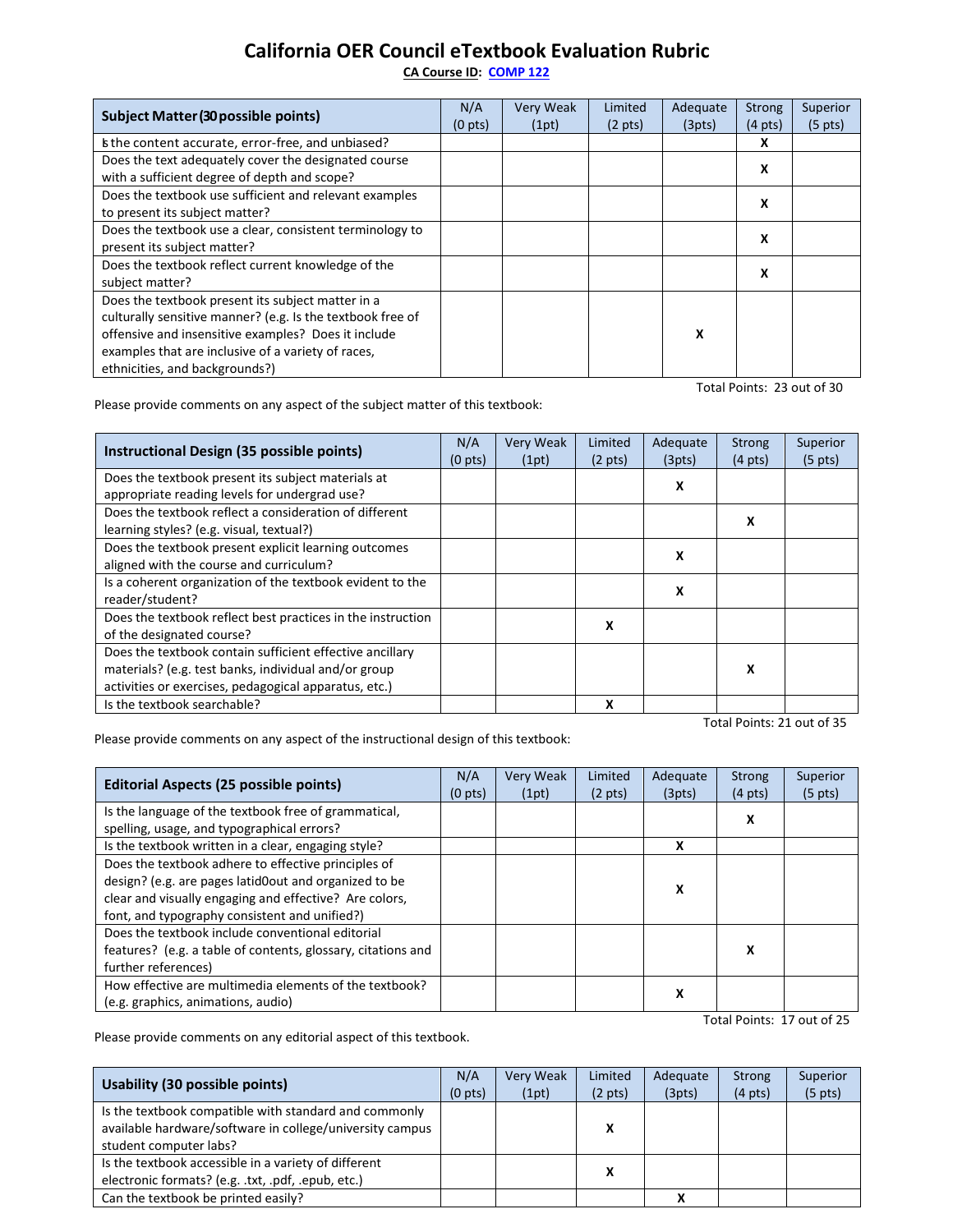| Does the user interface implicitly inform the reader how<br>to interact with and navigate the textbook? |  |  |  |
|---------------------------------------------------------------------------------------------------------|--|--|--|
| How easily can the textbook be annotated by students<br>and instructors?                                |  |  |  |

Total Points: 13 out of 30

Please provide comments on any aspect of access concerning this textbook.

| <b>Overall Ratings</b>                          |                |              |                   |                   |                   |                   |
|-------------------------------------------------|----------------|--------------|-------------------|-------------------|-------------------|-------------------|
|                                                 | Not at         | Very Weak    | Limited           | Adequate          | Strong            | Superior          |
|                                                 | all (0<br>pts) | (1 pt)       | $(2 \text{ pts})$ | $(3 \text{ pts})$ | $(4 \text{ pts})$ | $(5 \text{ pts})$ |
| What is your overall impression of the          |                |              |                   |                   |                   |                   |
| textbook?                                       |                |              |                   |                   | x                 |                   |
|                                                 | Not at         | Strong       | Limited           |                   |                   | Enthusiastically  |
|                                                 | all (0         | reservations | willingness       | Willing           | Strongly          | willing           |
|                                                 | pts)           | (1 pt)       | $(2 \text{ pts})$ | $(3 \text{ pts})$ | willing (4 pts)   | $(5 \text{ pts})$ |
| How willing would you be to adopt<br>this book? | X              |              |                   |                   |                   |                   |

Total Points: 4 out of 10

### **Overall Comments**

If you were to recommend this textbook to colleagues, what merits of the textbook would you highlight?

• This is a well-written hard-core book that covers lots of areas in computer science and programming concepts. It chooses Scheme (a dialect of LISP) as the language for illustration. Scheme is very suitable for this topic because it goes with all the features that support the concepts in the book, for example:

1) It can pass function as a parameter.

2) It goes with lambda function (anonymous function).

3) It has the 'map' and 'apply' methods to embody mapping function to a list or applying a function to a list of objects.

- The book covers many important concepts in Programming Concepts & Methodology, such as tail recursion, iteration vs. recursion, variable scoping (local vs. global, Ch. 3), data abstraction (good preparation for data structure), concurrency and deadlock (for operating systems), lazy evaluation and constraints propagation (lay foundation for Programming Languages class)
- Ch. 4 talks about evaluator that helps in compiler course and logic programming, which will also be discussed in discrete math course.
- Ch. 5 talks about computing with register machine, which is the cornerstone for the learning of assembly language and computer organization and architecture.
- The book has plenty of sample code. Students can under much better with working code. It has lots of pictures/figures, so students can understand the idea or concept with deeper, more concrete impression.

What areas of this textbook require improvement in order for it to be used in your courses?

- One drawback (or challenge) is: this book introduces many details of Scheme; however, Scheme is not a popular language nowadays and thus might make the learning process a bit steep. Some concepts in Scheme such as map, lambda, apply (also appears in other languages like JavaScript), put, amb Evaluator are not easy to grasp.
- Some chapters of the book (for example, 3.3.4 A Simulator for Digital Circuits, 5.1 Designing Register Machines, 5.2 A Register-Machine Simulator, etc.) appear to be less relevant to the basic programming concepts & methodology. Although I agree with the authors that "Designing complex digital systems, such as computers, is an important engineering activity", computer simulation of circuit design, system design